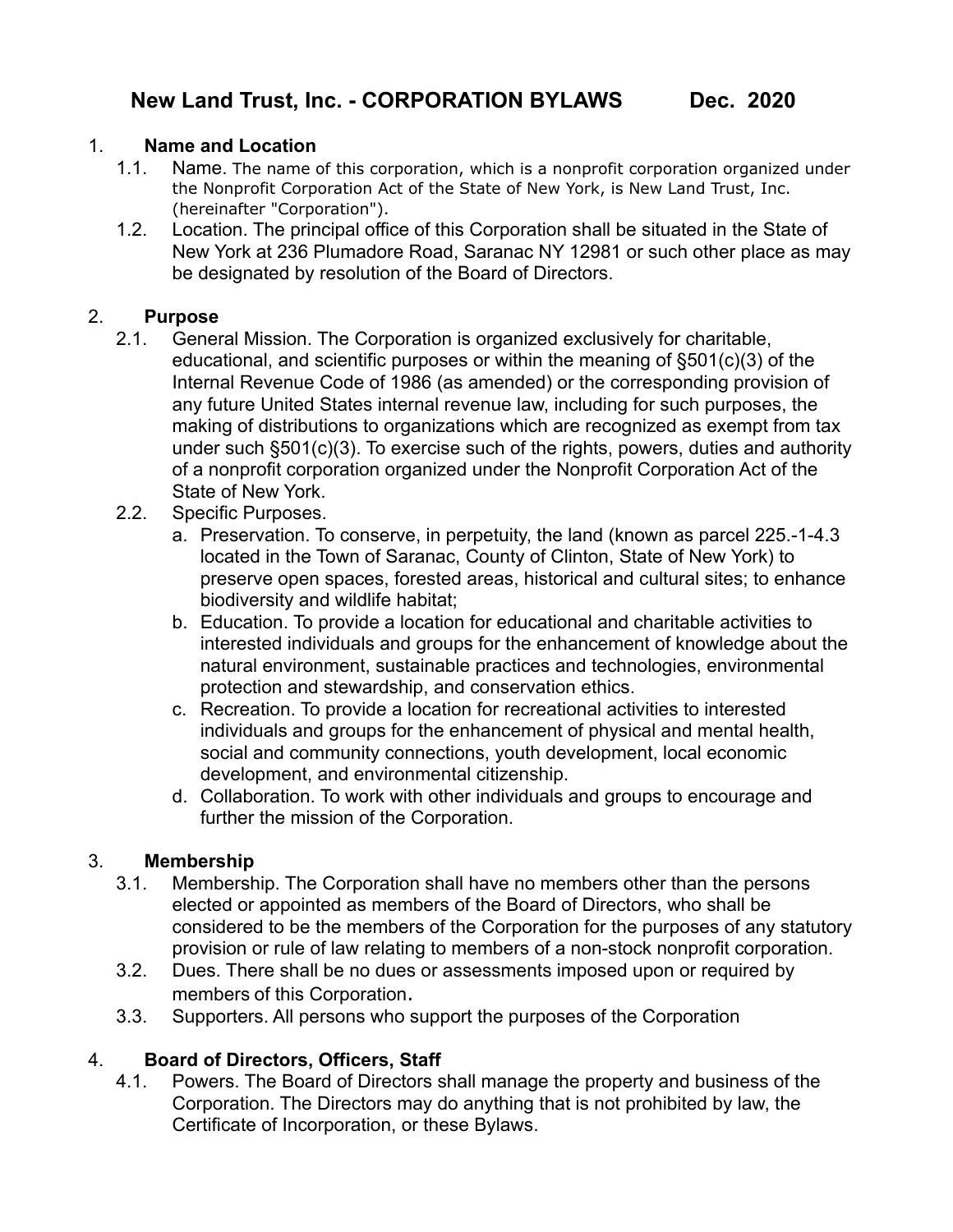# **New Land Trust, Inc. - CORPORATION BYLAWS Dec. 2020**

- 4.2. Qualifications and Selection. Any individual committed to the vision and mission of the Corporation may become a member subject to nomination and approval by the Board of Directors.
- 4.3. Number of Directors, Quorum, and Voting. There shall be no fewer than three (3) nor more than twelve (12) Directors on the Board, and the number of Directors at any time between that minimum and maximum shall be the number prescribed by the Directors. A quorum shall consist of at least 2/3 members of the Board, each entitled to have one (1) vote. Proxy and email voting by Directors is not prohibited.
- 4.4. Ex Officio Director. An additional independent Directer may be appointed by the Board of Directors based on the corporations needs for expertise on specific issues.
- 4.5. Term of Office. The term in office for each Director shall be one (1) year, with annual reelection by the Board of Directors.
- 4.6. Removal and Resignation. A Director may be removed an any time by a two-thirds vote of the Board, and at a meeting specified for that purpose. A Director may resign at any time by delivering notice to any member of the Board of Directors.
- 4.7. Officers. The Board shall appoint a Executive Director, Treasurer, and Secretary. The Board may also elect other officers whenever they determine it to be necessary. Officers shall be elected from among the Corporation's Directors.
	- a. Executive Director shall be responsible for establishing the agenda, preside at all meetings of the Board and shall be in charge of and direct the business of the Corporation under the control of the Board.
	- b. Treasurer. The Treasurer shall have care and custody of and be responsible for the fund of the Corporation, shall keep the fiscal accounts and general ledger of the Corporation, including an account of all monies received or paid out, and shall deposit all money of the Corporation to banks or depositories designated by the Board.
	- c. Secretary. The Secretary shall keep the minutes of the meetings of Directors and shall give notice of these meetings when notice is required. The Secretary shall keep all the books, records, and papers of the Corporation except those kept by the Treasurer or another person authorized to keep them by resolution of the Board.

### 5. **Meetings and Committees**

- 5.1. Meetings of the Board of Directors. By resolution, the Board of Directors shall establish the date, time, and location of meetings of the Board, to include, but not limited to participation in telephone or similar electronic methods of communication.
- 5.2. Attendance. Meetings of the Board of Directors is open to all interested individuals or groups.
- 5.3. Committees. The Board may create committees as needed; all committees of the Corporation shall be approved by the Board and shall be comprised of at least one (1) Board Member and members/supporters as designated by the Board.
- 5.4. Special Meetings. An annual meeting of the Board of Directors shall be held in July, or at such time as designated by the Board, to include a report about Corporation activities and to solicit of feedback from Corporation Supporters.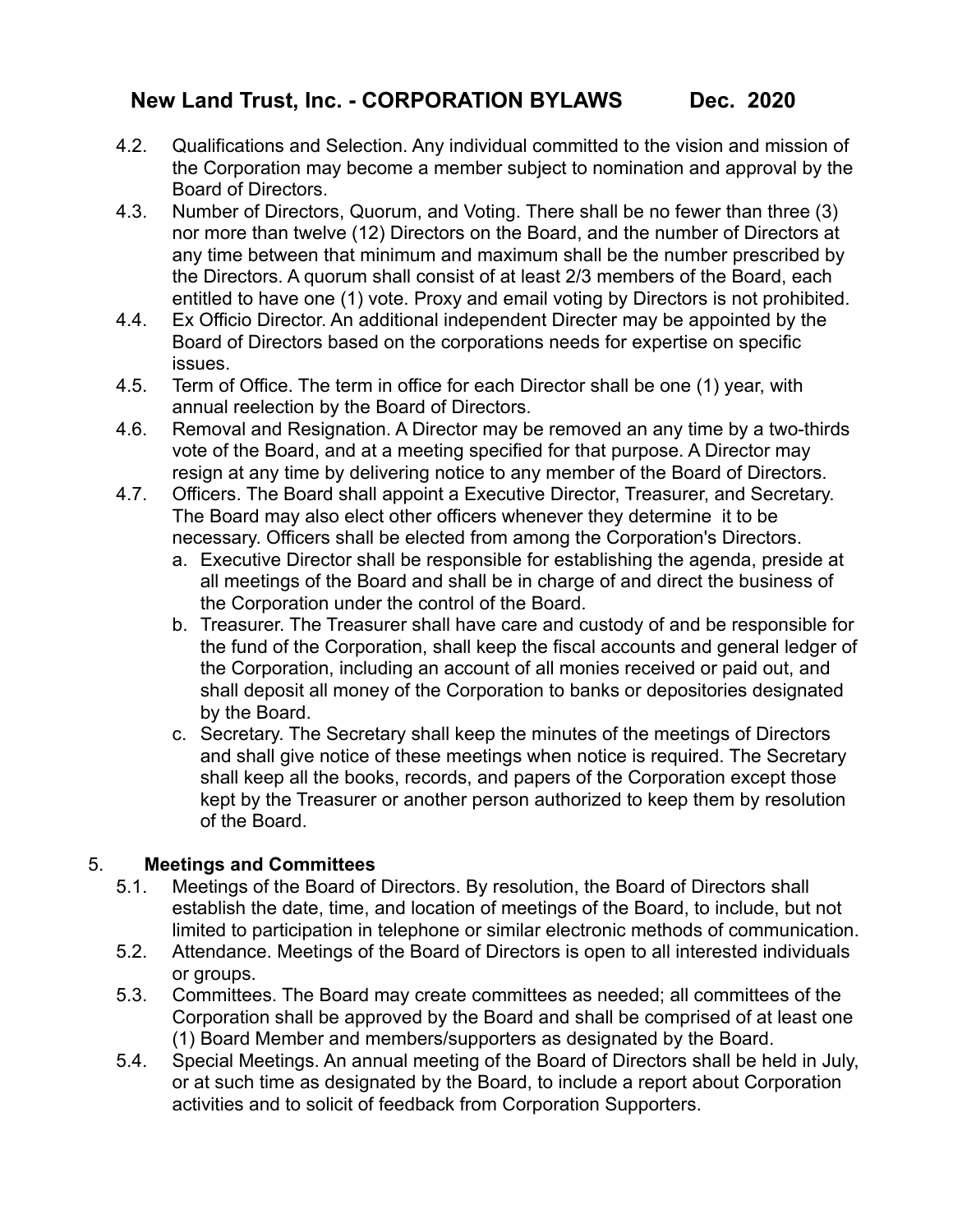# **New Land Trust, Inc. - CORPORATION BYLAWS Dec. 2020**

- 5.5. Action without a Meeting. A majority of the Officers of the Corporation or 25% of the Directors can propose an action without a meeting provided all Directors are informed of the proposed action without a meeting by written notice delivered personally, sent by mail or electronically to the address of each Director. The duly proposed action without a meeting may be taken if a waiver of meeting and consent in writing, setting forth the action so taken, is signed by a quorum of Directors that would be necessary to authorize or take action at a meeting at which all Directors were present and voting, and filed with the minutes of the Corporation. Prompt notice of the action taken without a meeting shall be given to those Directors who have not consented in writing.
- 5.6. Executive Session. As stated in 5.5 above.
- 5.7. Notice of Meetings. Notice of date, time, and location shall be given verbally or in writing at least ten (10) days before the meeting.

#### 6. **Funding, Donations, Contracts, Finances, Indemnification, and Related Matters**

- 6.1. Funding. The Corporation is a non-profit, community-supported entity organized for the purposes of Preservation, Education, and Recreation, and funded by, but not limited to, donations, grants, government funding, program fees, and rent.
- 6.2. The Board of Directors, and approved agents, are authorized to solicit and receive gifts from individuals and organizations, accumulate funds for the capital programs of the corporation, expend the principal or income or both in carrying out the purposes of the corporation by the employment of personnel, the purchase of equipment, material, and supplies, the purchase or lease of real estate, or by any other means proper and desirable for the accomplishment of such purposes.
- 6.3. The Board of Directors, and approved agents, are authorized to conduct such other activities and programs in the furtherance of the foregoing purposes as may be carried on by the corporation.
- 6.4. Checks, Notes, and Contracts. The Board of Directors shall determine who shall be authorized from time to time on the Corporation's behalf to sign checks, drafts, or other orders for payment of money; to sign acceptances, notes, or other evidences of indebtedness; to enter into contracts; or to execute and deliver other documents and instruments.
- 6.5. Compensation. The Corporation shall not pay any compensation to Directors for services rendered as Director to the Corporation, except that Directors may be reimbursed for expenses incurred in the performance of their duties to the Corporation, in reasonable amounts as approved by, or in accordance with the policies approved by the Board.
- 6.6. Indemnification. The Corporation shall indemnify its Directors and Officers against legal expenses, judgments, fines, or settlements actually and reasonably incurred by them in defending an actual or threatened claim brought against them by reason that such person was serving as a Director or Officer of the Corporation, to the extent provided by law. The Corporation shall purchase and maintain insurance to protect the Board or any person serving at the request of the Corporation against liability incurred in such capacity.